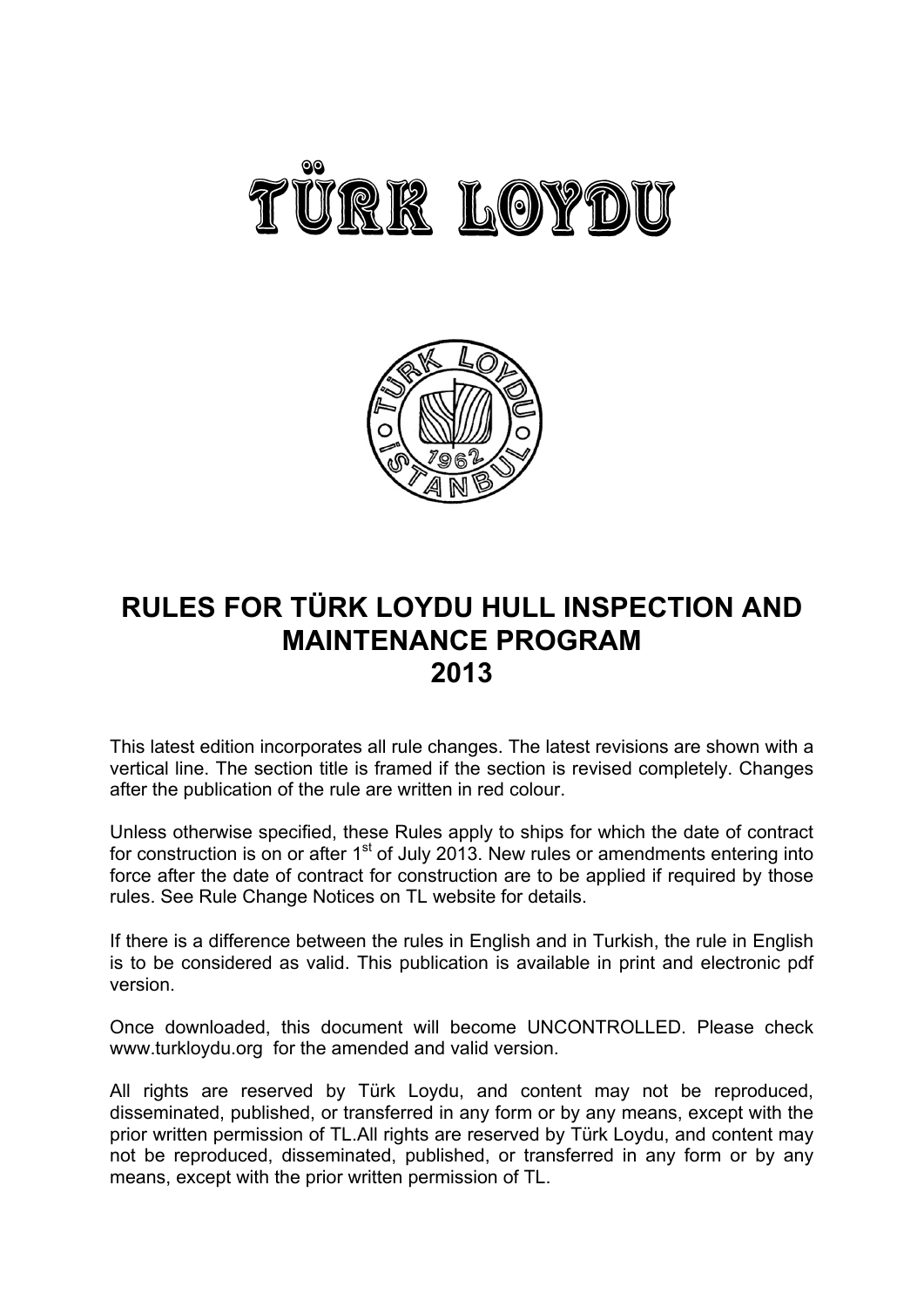# **TÜRK LOYDU**

### **Head Office**

Postane Mah. Tersaneler Cad. No:26 Tuzla 34944 İSTANBUL / TÜRKİYE

Tel : (90-216) 581 37 00

Fax : (90-216) 581 38 00

E-mail : tlv@turkloydu.org

http://www.turkloydu.org

### **Branch Offices**

| Ankara          |        | Eskişehir Yolu Mustafa Kemal Mah. 2159. Sokak No: 6/4 Çankaya - ANKARA    |
|-----------------|--------|---------------------------------------------------------------------------|
|                 | Tel    | $(90-312)$ 219 56 34                                                      |
|                 | Fax    | $: (90-312) 219 68 25$                                                    |
|                 | E-mail | : ankara@turkloydu.org                                                    |
|                 |        |                                                                           |
| <i>izmir</i>    |        | Atatürk Cad. No:378 K.4 D.402 Kavalalılar Apt. 35220 Alsancak - İZMİR     |
|                 | Tel    | $(90-232)$ 464 29 88                                                      |
|                 | Fax    | $(90-232)$ 464 87 51                                                      |
|                 | E-mail | : izmir@turkloydu.org                                                     |
| Adana           |        | Çınarlı Mah. Atatürk Cad. Aziz Naci İş Merkezi No:5 K.1 D.2 Seyhan -ADANA |
|                 | Tel    | $: (90 - 322) 363 30 12$                                                  |
|                 | Fax    | $: (90-322) 363 30 19$                                                    |
|                 | E-mail | : adana@turkloydu.org                                                     |
| <b>Marmaris</b> |        | Atatürk Cad. 99 Sok. No:11 Kat:4 Daire 6 Marmaris-MUĞLA                   |
|                 | Tel    | $: (90 - 252)$ 412 46 55                                                  |
|                 | Fax    | $: (90 - 252)$ 412 46 54                                                  |
|                 | E-mail | : marmaris@turkloydu.org                                                  |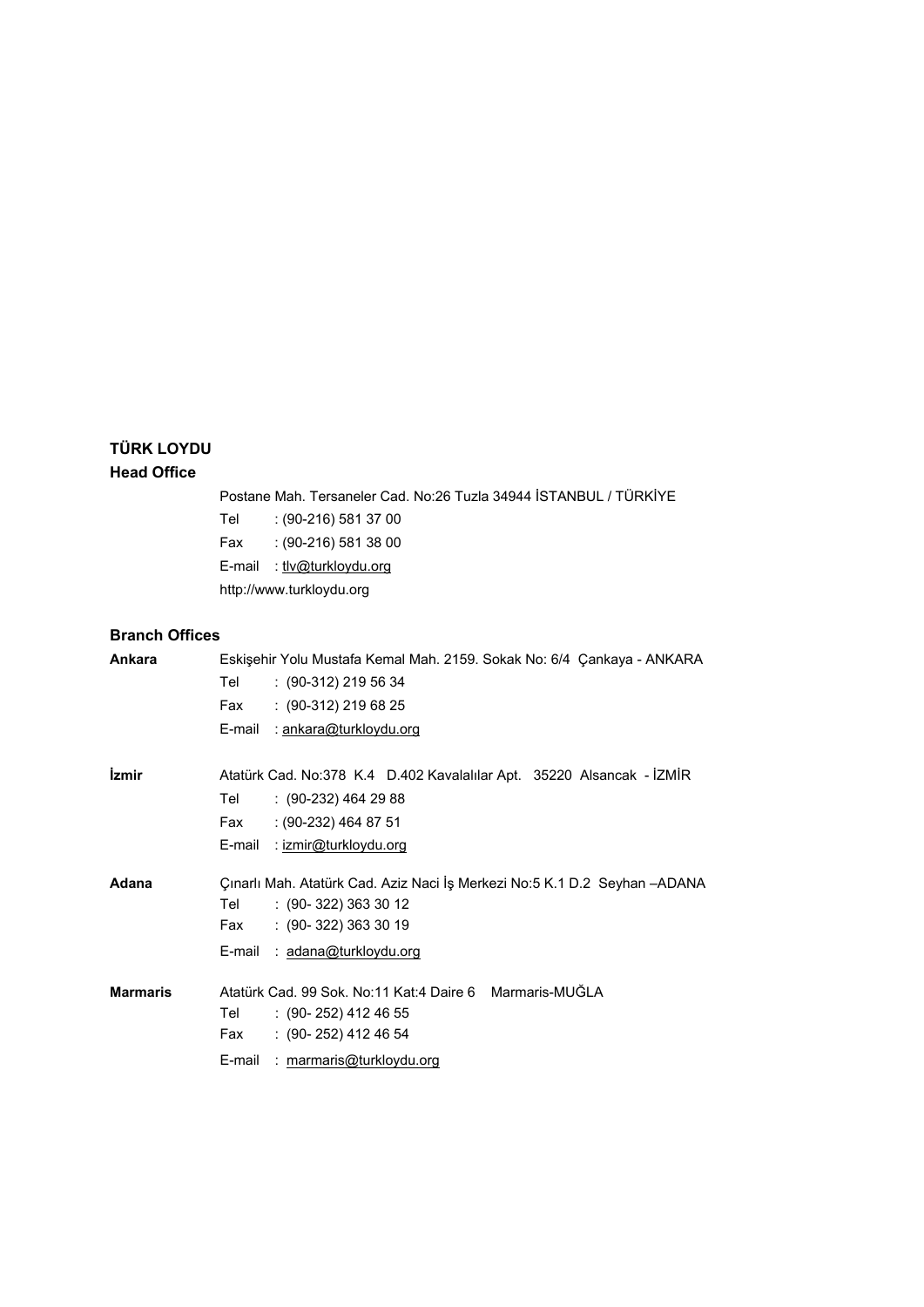# **SECTION 1**

# **INTRODUCTION**

### Page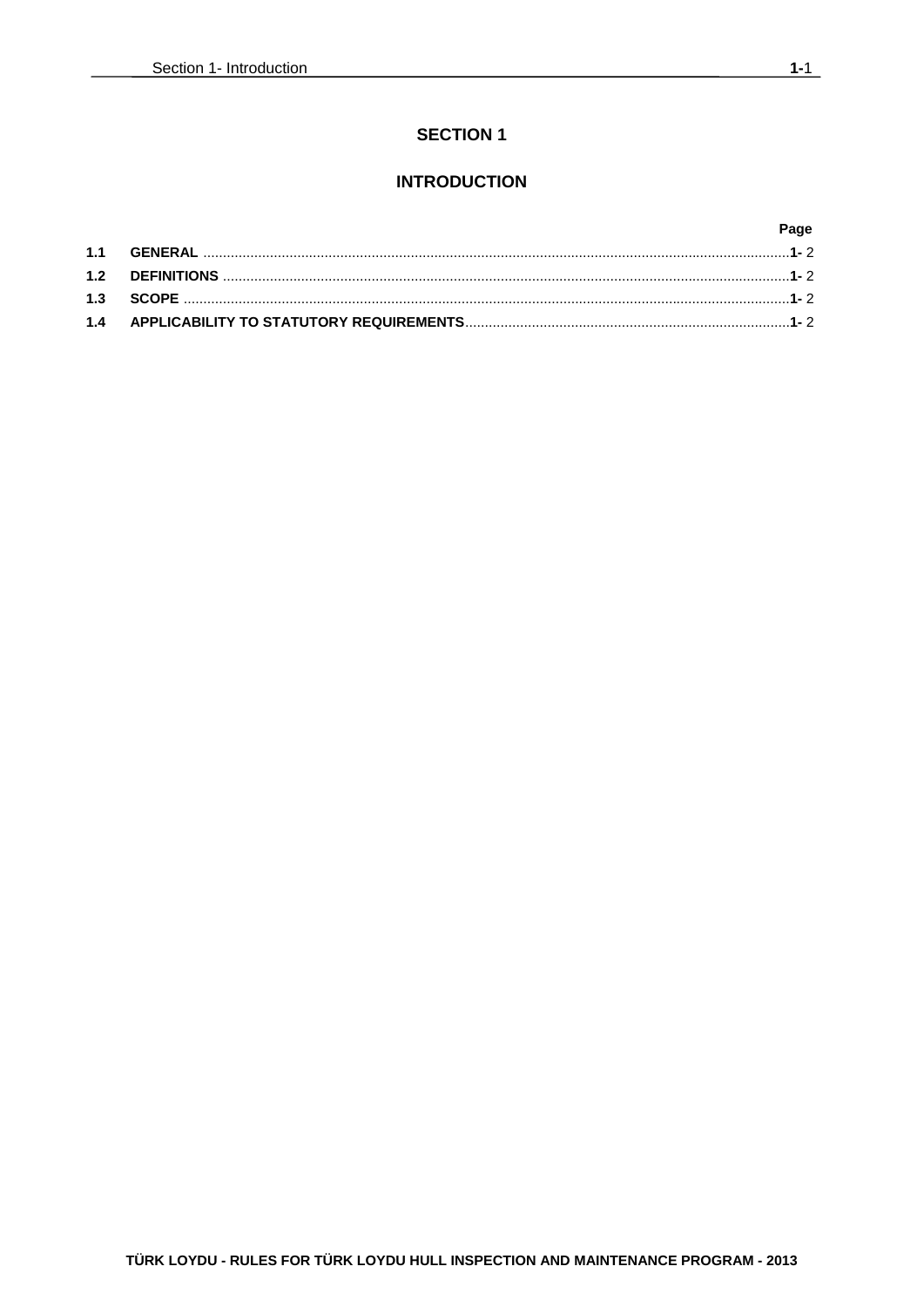#### **1.1 General**

Türk Loydu Hull Inspection and Maintenance Program is offered by Türk Loydu to assist Owners and Operators to more effectively inspect and maintain the hull structure on their vessels. This program is developed by taking into account IACS PR 33 requirement which is stated in \*.

When properly performed by customer's qualified inspectors who are acceptable to TL, such a program may be used as an aid to more effectively assess and document the condition of the hull structure.

Hull structure inspection and maintenance on vessels using the program with or without the associated notation, does not supersede the judgment of an TL Surveyor, nor does it waive TL Surveyor attendance for the periodic surveys necessary for maintenance of Class, including damage and repair, as required by the applicable TL Rules used for classing the vessel's hull structure.

#### **1.2 Definitions**

**1.2.1** The general term "vessel" used throughout these rules is meant to be a ship, a barge or any other floating structure where these rules may be applicable. Vessels enrolled in this program may be eligible for the optional class notation **HP**.

**1.2.2** The general term "customer " used throughout these rules is meant to be Owner or Operator of the vessel. Both Owner and Operator of the vessel shall apply to program and one of them shall be attained and declared to TL for communication for the application of these rules.

#### **1.3 Scope**

**1.3.1** These Rules are intended to address the requirements for the Türk Loydu Hull Inspection and Maintenance Program in conjunction with the applicable requirements of the TL rules.

#### **1.4 Applicability to Statutory Requirements**

The application of this Program does not cover any statutory survey requirements that may apply to the vessel being considered (SOLAS, MARPOL, IACS etc.) These notation only covers classification requirements about hull.

#### *\*1.1 IACS PR 33 Owner's Hull Inspection and Maintenance Schemes*

*Owner's hull inspection and maintenance schemes are to be encouraged as a means for maintaining compliance with classification and statutory requirements between surveys. However, these schemes are not to be accepted as an alternative to, or a substitute for, the performance of required classification and/or statutory surveys of the hull by the Surveyors of the Society, or of another duly authorized Society. The Surveyors may be assisted, where appropriate, by service suppliers as defined in UR Z17.*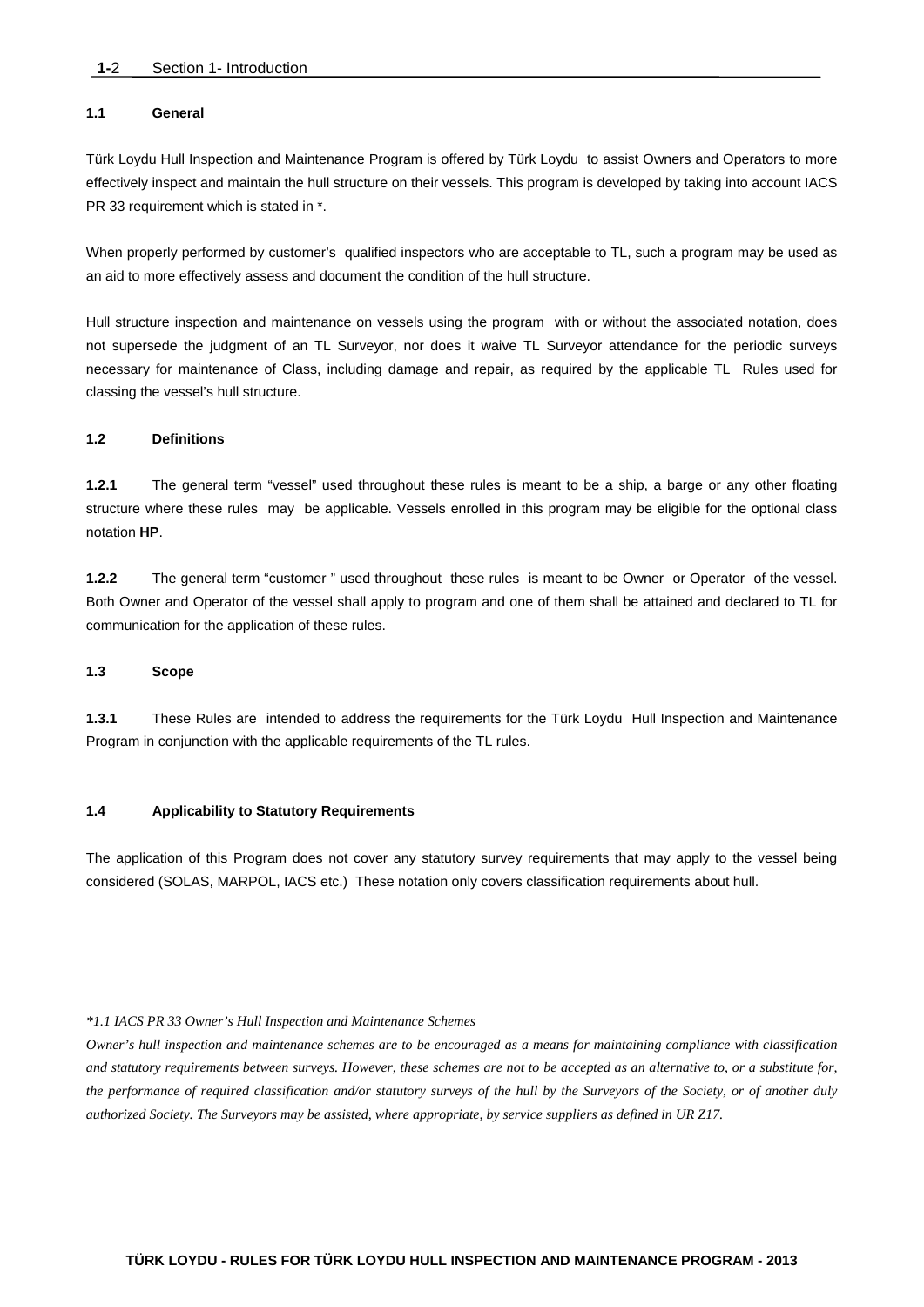# **SECTION 2**

# **PROGRAM REQUIREMENTS**

### Page

| 2.3 | REQUIREMENTS ABOUT COMPANY PROCEDURE FOR PROGRAM AND RECORDING FORMAT 2-2 |  |
|-----|---------------------------------------------------------------------------|--|
| 2.4 |                                                                           |  |
| 2.5 |                                                                           |  |
| 2.6 |                                                                           |  |
| 2.7 |                                                                           |  |
| 2.8 |                                                                           |  |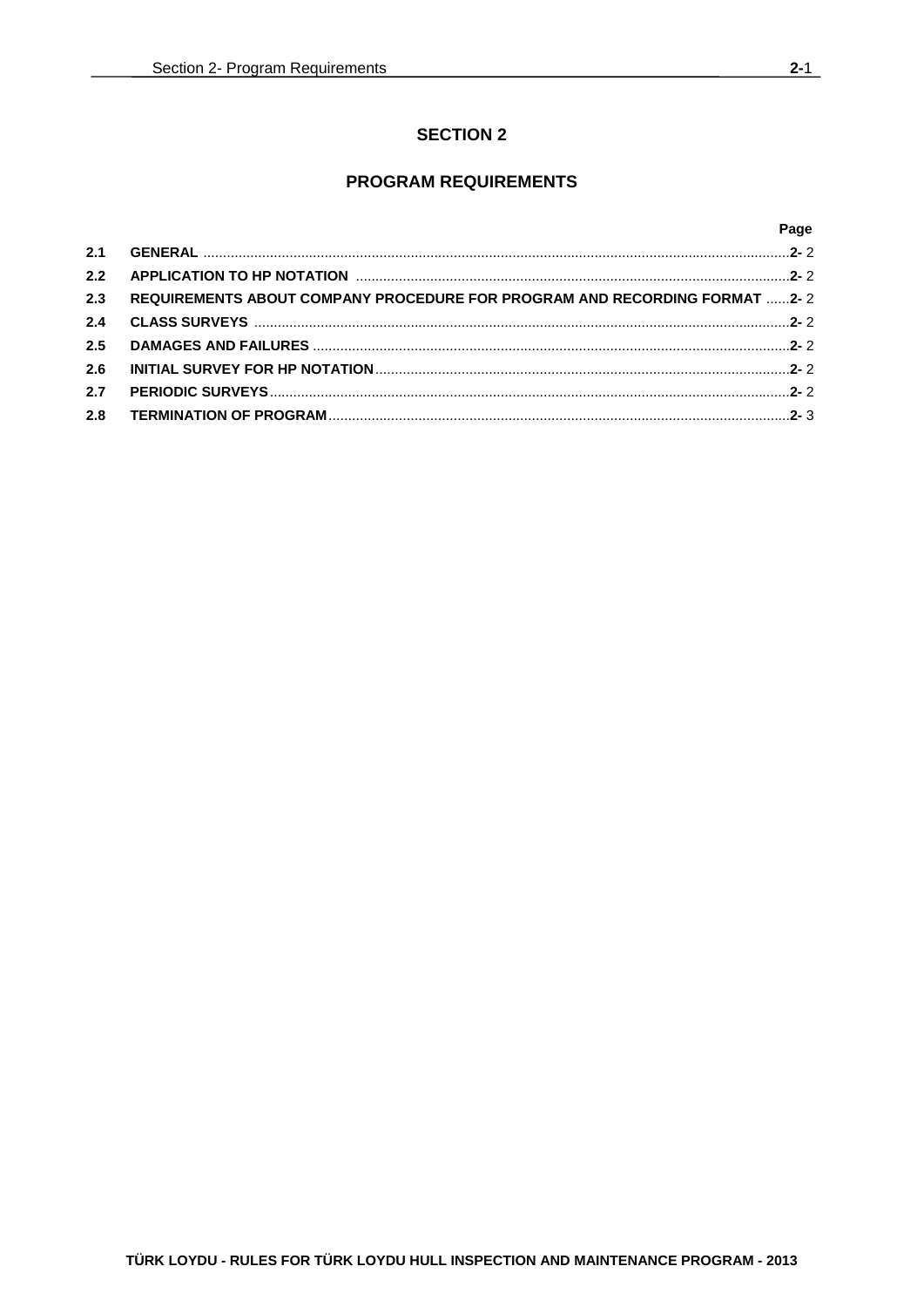#### **2.1 General**

These rules may be applied to any vessel classed by TL. There is no restriction on the age or type of a vessel for application of the program. In order to enroll in the Türk Loydu Hull Inspection and Maintenance Program, vessels are to meet the conditions listed 2.2 to 2.8.

#### **2.2 Application to HP notation**

Vessel's survey history shall be reviewed by TL to assess the details of the hull structure, previous hull damages, open recommendations and tank coating conditions. Upon completion of this review, the customer is to be notified of any issues, which do not comply with the TL rules.

Vessels found to be in satisfactory condition may be considered eligible for HP notation. Company Procedure for Program and recording format shall be submitted to TL for review. Also evidences about attained Qualified Inspector by customer (training records , or alternatively, evidence of another training program which is acceptable by TL) shall be submitted to TL.

#### **2.3 Requirements about Company Procedure for Program and Recording Format**

Company Procedure for Program and Recording Format shall be submitted to TL for review. This procedure shall at least include the following. All revisions in procedure shall be submitted to TL for verification before implementation.

- Safety policy of the company and safety precuations for entry into enclosed spaces
- Responsibilities for program (At least for Qualified Inspector)
- Vessel plans, drawings, coating details etc.
- Inspection periods and list of items for inspections (Detailed for annual, intermediate and 5 year inspections)
- Evaluation methods for corrosion, coating performance, deformation
- Notification requirements for damages and failures
- Recording methods of findings, minimum number of representative digital/printed photographs etc.
- Identification of records (folder names, date stamps for digital photographs and videos)
- Backup procedures for digital records
- Restrictions for repairs and maintenance

#### **2.4 Class Surveys**

TL periodic surveys required to maintain classification of the vessel are to be up-to-date and without any outstanding recommendations affecting the vessel's hull structure.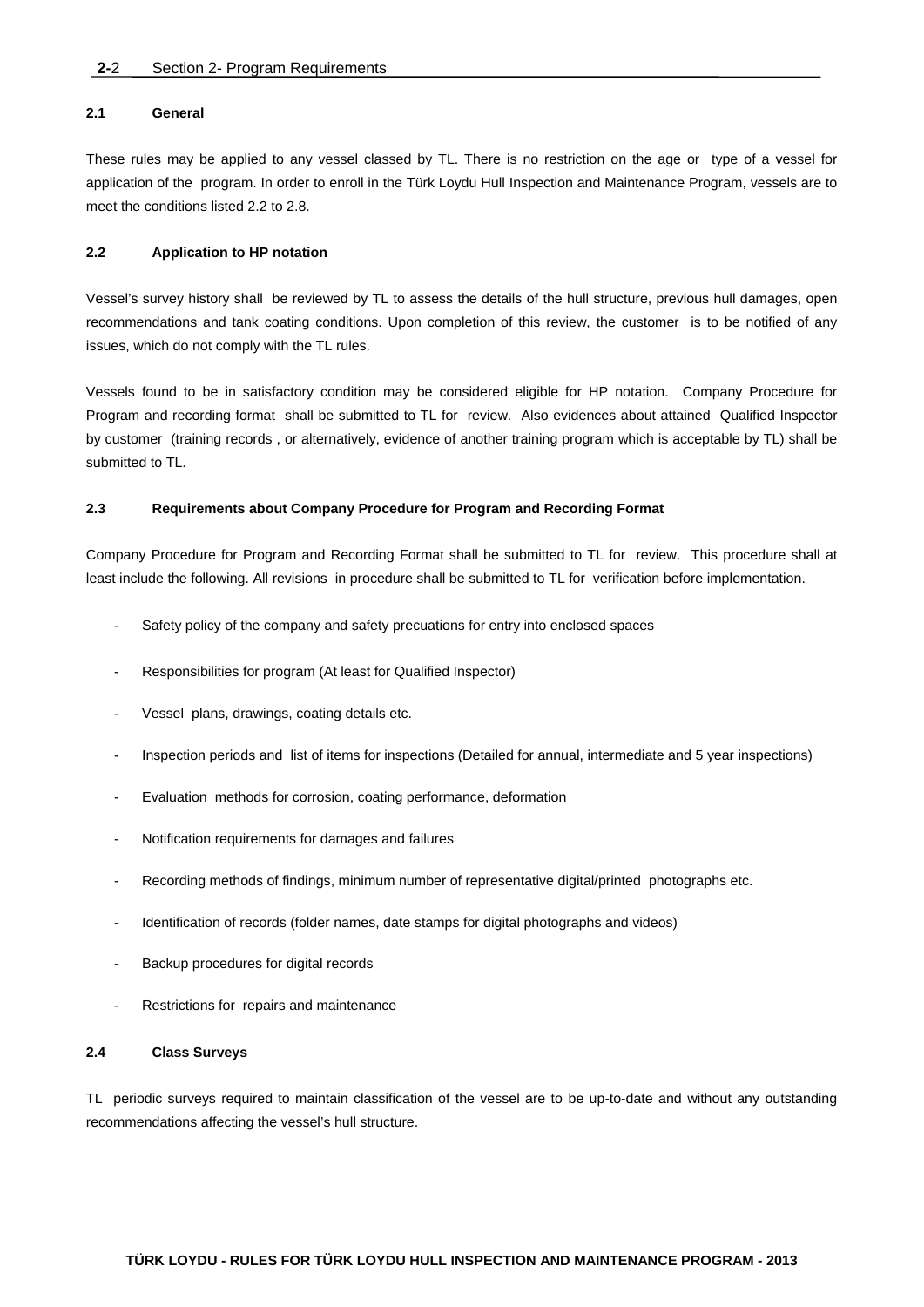#### **2.5 Damages and Failures**

Any class and/or statutory outstanding recommendations/deficiencies associated with the vessel's hull structure are to be satisfactorily rectified prior to participation in HP notation. Damage, failure, deterioration or repair to the hull, which affects or may affect classification, is to be submitted for examination to TL Surveyor at the first opportunity.

All repairs found necessary are to be carried out to the Surveyor's satisfaction prior to participation in HP notation.

#### **2.6 Initial survey for HP notation**

Implementation of HP notation requires an onboard attendance by TL. The HP notation becomes fully effective upon verification survey and confirmation of the following by the TL Surveyor.

#### **2.6.1. Verification of Onboard Documents**

The following documents are to be confirmed by the attending TL Surveyor:

- Approval by TL for entry into HP notation.
- Company Procedure for program and recording format reviewed by TL are placed on board.
- Written confirmation from TL on the acceptance of Qualified Inspector.

#### **2.6.2. Survey**

After completion of document verification, the following survey is to be carried out:

- A minimum of one ballast tank and one cargo area are to be examined by Qualified Inspector in the presence of the TL Surveyor.
- The Qualified Inspector's decisions, including grading of the zones is to be assessed by the TL Surveyor.
- The Qualified Inspector's capability and proper entry of the findings into the recording format is to be assessed by the TL Surveyor.

Upon satisfactory completion of the above, the attending Surveyor is to report back to TL recommending the vessel's HP notation to be initiated in the TL system.

#### **2.7 Periodic Surveys**

HP notation is to be subject to annual confirmation surveys in line with each Annual Survey – Hull, and the TL Surveyor shall review and verify the following information:

- Vessel's Status and History
- Planned inspections are being carried out and reported upon by a Qualified Inspector responsible for maintaining the details of the program as required and relevant records reflecting compliance are onboard the vessel.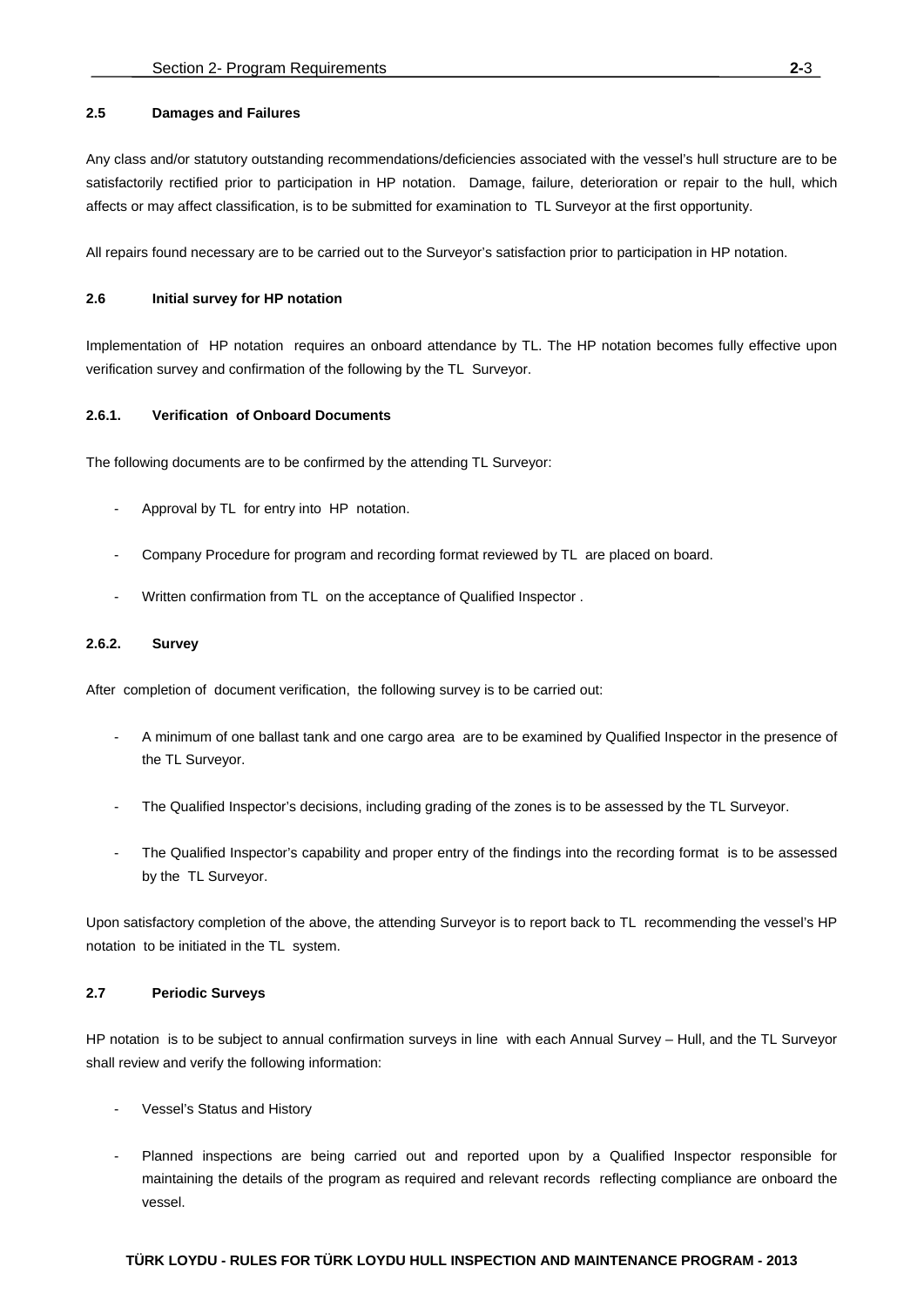- Areas with damages or other defects indicated in the inspection report(s), that affect or may affect classification. (These areas are to be examined by an TL Surveyor)

Customer shall submit inspection and maintenance records to TL before Annual, Intermediate and Special Periodical or Continuous Survey – Hull, for the attending TL Surveyor(s) to review prior to survey.

### **2.8 Termination of Program**

The class notation HP notation may be terminated by TL if any of the following is found:

- The program is not being satisfactorily carried out,
- Inspections and maintenance records are found unacceptable,
- General condition of the hull structure is determined to be unacceptable

HP notation is to be suspended if there is a change of ownership or management of the vessel. The Owner or Operator may cancel the HP notation at any time by informing TL in writing.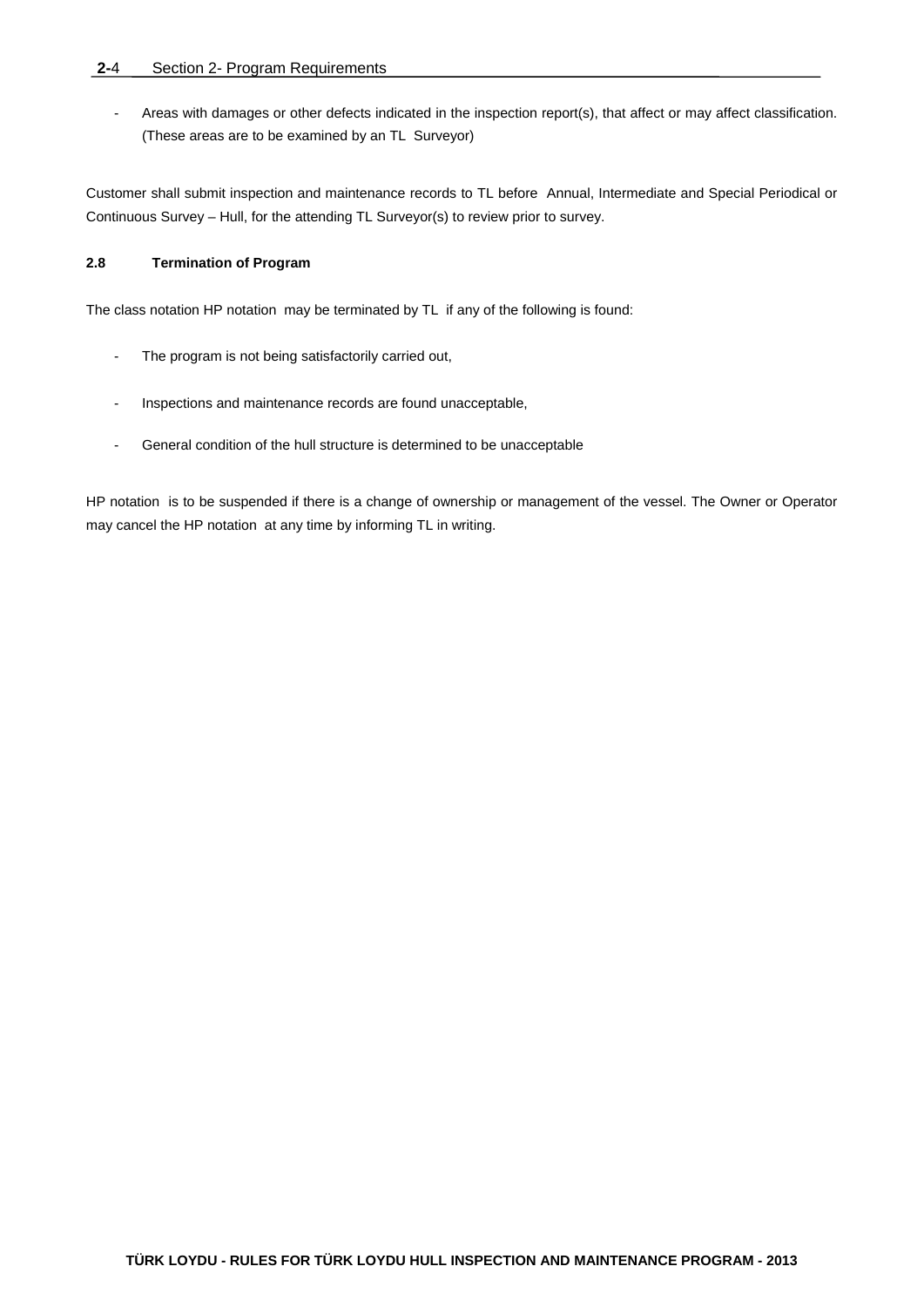### **SECTION 3**

### **HP REQUIREMENTS**

### **Page**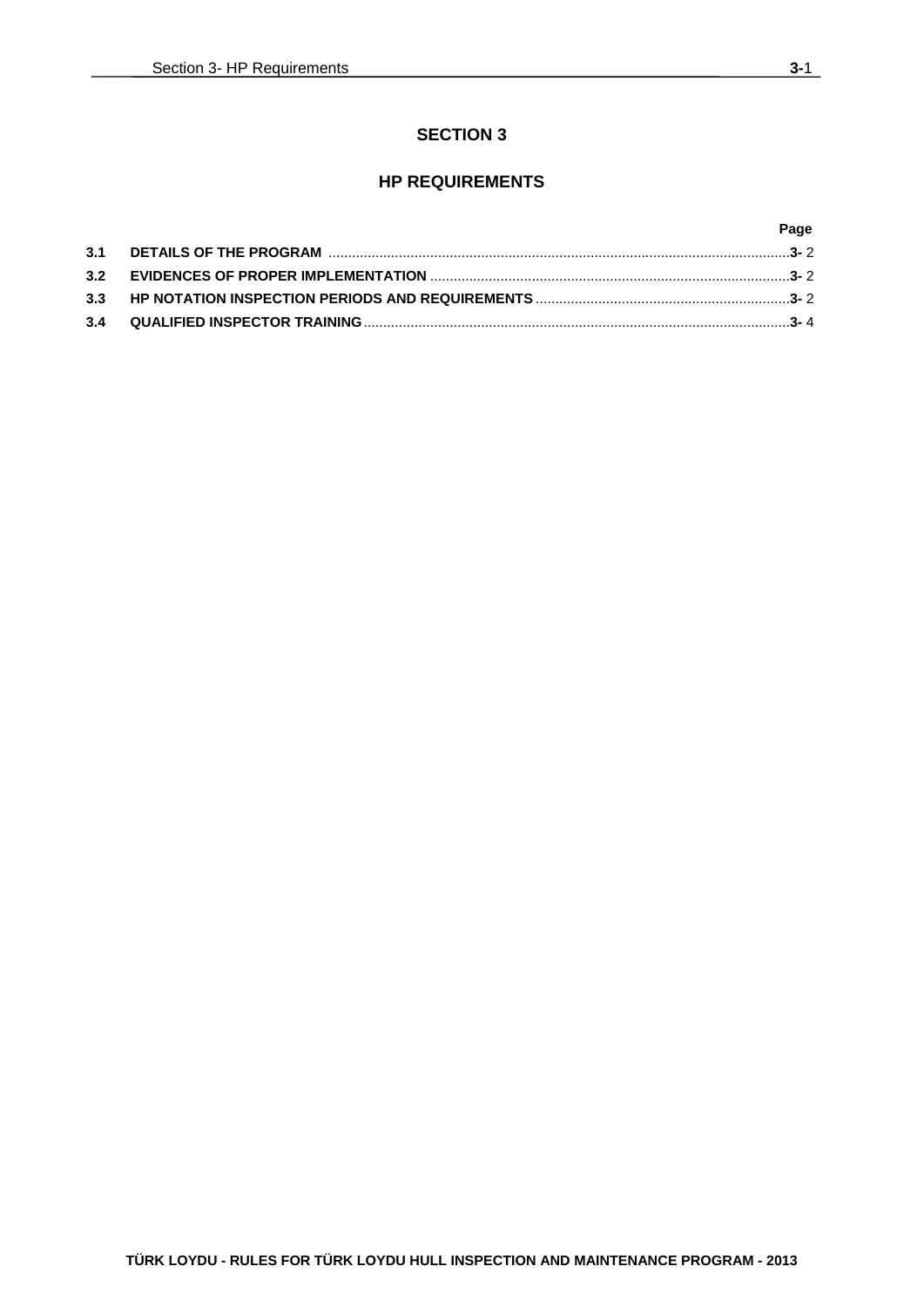#### **3-**2 Section 3- HP Requirements

#### **3.1 Details of the Program**

Customer shall keep at least the following items onboard for the implementation of program :

- Procedure for entry into enclosed spaces
- Company Procedure for Program and Recording Format reviewed by TL. The program is to at least report on structural condition/grading of all applicable items required to be inspected in accordance with "HP Notation Inspection Periods and Requirements" All records about program shall demonstrate the condition of hull as described in these rules.
- General Arrangement Plans
- Mid-ship Section plan
- Coating Technical File (if applicable) or information about coating

#### **3.2 Evidences of Proper Implementation**

Vessels attained by HP notation are required to maintain the following documents onboard minimum for 5 years. Customer shall keep at least the following items onboard for proof of proper implementation of program and provide these documents for attending TL Surveyor :

- Detailed records of the inspections carried out (details are to include proper structure identification such as tank/hold information, frame number, deck, shell plating, stringers, bulkheads and longitudinals as identified on the vessel's drawings)
- Findings including documentation by representative digital/printed photographs or videos. A minimum of six (6) photos per any zone examined. The photos are to be digitally date stamped.
- Certificates of Qualified Inspectors
- Maintenance and repair records for each item in detail
- Records of all TL endorsed hull thickness measurement (gauging) and Nondestructive Testing (NDT) carried out on the vessel

#### **3.3 HP Notation Inspection Periods and Requirements**

The inspections performed in accordance with these rules are not intended to preclude the Owner or Operator from carrying out occasional or additional inspections and maintenance as a result of an unexpected failure or event (such as damage resulting from heavy weather or cargo loading/unloading operations) which may affect the condition of the hull or equipment. When occasional inspections and maintenance are carried out, the details of such inspections including the conditions found, are to be recorded.

If any deficiency which affects or may affect classification is discovered during the HP inspection or occasional or additional inspections, it is to be submitted by the Owner or Operator for examination by a TL Surveyor at the first opportunity.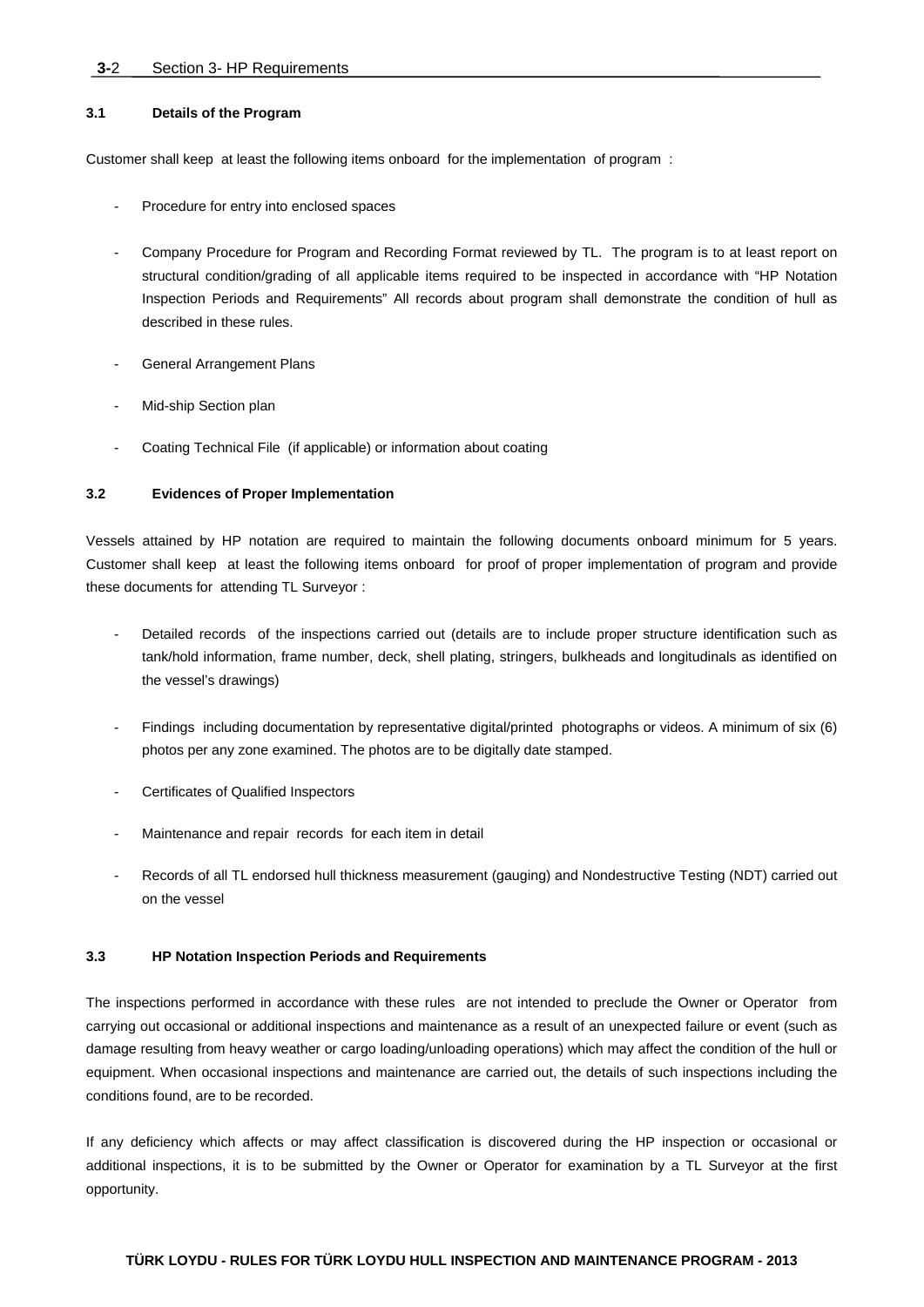#### **3.3.1 Annual Inspections**

Annual inspections are required to be completed prior to TL attendance for the Annual Survey of Hull. Annual Survey of Hull cannot be credited by TL until all due annual inspections are completed by the Qualified Inspector and reported to TL.

In general, frequency of annual inspections is to be 12 months. In no case is this frequency to be extended beyond 18 months from the date the last such inspection was completed.

The following items are to be examined and reported:

- Deck area structure
- Structural and coating condition of all ballast and cargo/ballast tanks including peak tanks
- Hatch covers and access hatches with closing appliances
- Deck equipment, deck fittings, helicopter landing pads
- Piping and supports
- Superstructures and deckhouses, including doors and closing appliances
- Shell plating above the waterline
- Cargo holds, cargo tanks and spaces
- Voids and/or cofferdams
- Pipe ducts and tunnels
- Longitudinal box girders and cross deck box beams
- Other accessible spaces
- Sea connections and overboard discharges

#### **3.3.2 Intermediate Inspections**

Intermediate inspections are required to be completed prior to TL attendance for the Drydocking Survey. Drydocking Survey cannot be credited by TL until all due intermediate inspections are completed by the Qualified Inspector and reported to TL.

In general, frequency of intermediate inspections is to be between 24 to 36 months. In no case is this frequency to be extended beyond 36 months from the date the last such inspection was completed.

The following items additional to all items mentioned in annual inspections are to be examined and reported:

External condition of all shell plating below the waterline